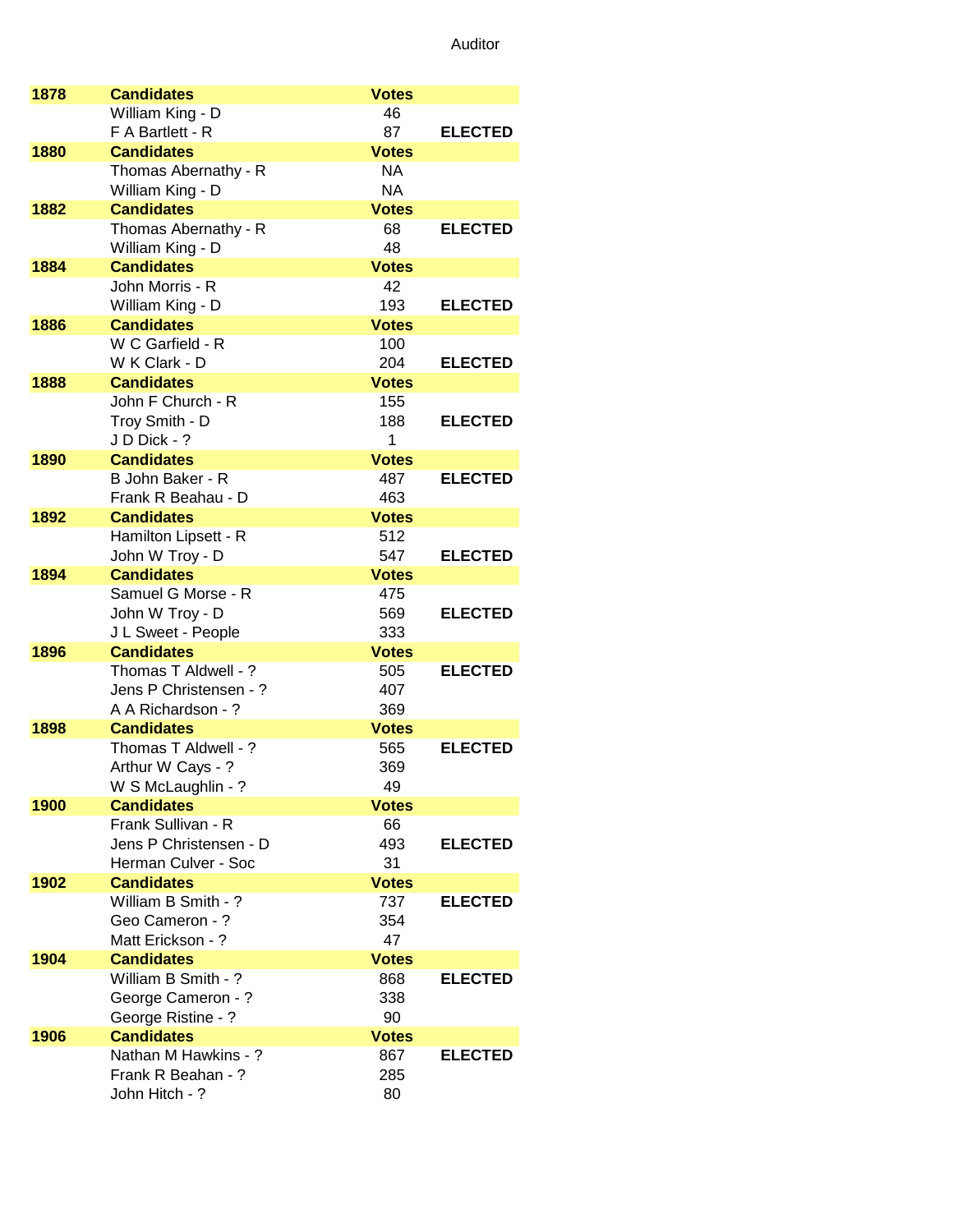| 1908 | <b>Candidates</b>                                      | <b>Votes</b>         |                |
|------|--------------------------------------------------------|----------------------|----------------|
|      | N M Hawkins - R                                        | 1080                 | <b>ELECTED</b> |
|      | <b>Charles Peters - Soc</b>                            | 1                    |                |
| 1910 | <b>Candidates</b>                                      | <b>Votes</b>         |                |
|      | R D McLaughlin - R                                     | 1057                 | <b>ELECTED</b> |
|      | D O'Brien - ?                                          | 1                    |                |
| 1912 | <b>Candidates</b>                                      | <b>Votes</b>         |                |
|      | R D McLaughlin - R                                     | 1398                 | <b>ELECTED</b> |
|      | Horace S Crosby - Soc                                  | 594                  |                |
| 1914 | <b>Candidates</b>                                      | <b>Votes</b>         |                |
|      | J W Warren - R                                         | 1228                 | <b>ELECTED</b> |
|      | C E ShieldsS - D                                       | 1069                 |                |
|      | J O Johnson - Soc                                      | 483                  |                |
| 1916 | <b>Candidates</b>                                      | <b>Votes</b>         |                |
|      | J W Warren - R                                         | 2162                 | <b>ELECTED</b> |
|      | Alice Boomer - Soc                                     | 437                  |                |
| 1918 | <b>Candidates</b>                                      | <b>Votes</b>         |                |
|      | R D McLaughlin - R                                     | 1165                 | <b>ELECTED</b> |
| 1920 | W S Clark - L<br><b>Candidates</b>                     | 307                  |                |
|      |                                                        | <b>Votes</b><br>2012 | <b>ELECTED</b> |
|      | R D McLaughlin - R<br>Mrs. Orrin F Miller - Farm Labor | 1148                 |                |
| 1922 | <b>Candidates</b>                                      | <b>Votes</b>         |                |
|      | J W Warren - R                                         | 2158                 | <b>ELECTED</b> |
| 1926 | <b>Candidates</b>                                      | <b>Votes</b>         |                |
|      | J W Warren                                             | 2878                 | <b>ELECTED</b> |
|      | M Troy                                                 | 1                    |                |
| 1930 | <b>Candidates</b>                                      | <b>Votes</b>         |                |
|      | WB Smith - R                                           | 4086                 | <b>ELECTED</b> |
| 1934 | <b>Candidates</b>                                      | <b>Votes</b>         |                |
|      | W B Smith - R                                          | 2992                 |                |
|      | Rollin E Bowles - D                                    | 3376                 | <b>ELECTED</b> |
| 1940 | <b>Unexpired Term</b>                                  | <b>Votes</b>         |                |
|      | Fred P Henson - D                                      | 6000                 | <b>ELECTED</b> |
| 1942 | <b>Candidates</b>                                      | <b>Votes</b>         |                |
|      | Fred P Henson - D                                      | 3968                 | <b>ELECTED</b> |
| 1946 | <b>Candidates</b>                                      | Votes                |                |
|      | Fred P Henson - D                                      | 4892                 | <b>ELECTED</b> |
|      | Owen Quinn - R                                         | 2354                 |                |
| 1950 | <b>Candidates</b>                                      | <b>Votes</b><br>4709 | <b>ELECTED</b> |
|      | Roy E Atterberry - D<br>Robert E Polhamus - R          | 3664                 |                |
| 1954 | <b>Candidates</b>                                      | <b>Votes</b>         |                |
|      | Roy E Atterberry - D                                   | 6917                 | <b>ELECTED</b> |
| 1958 | <b>Candidates</b>                                      | <b>Votes</b>         |                |
|      | Raoul A "Bob" Fleming - D                              | 7896                 | <b>ELECTED</b> |
|      | Peter Black                                            | 2                    |                |
|      | Harold Johnstad                                        | 1                    |                |
|      | W A Sandison                                           | 1                    |                |
|      | Fred Henson                                            | 1                    |                |
| 1962 | <b>Candidates</b>                                      | <b>Votes</b>         |                |
|      | Harold S Buck - R                                      | 3136                 |                |
|      | Raul A Fleming - D                                     | 6726                 | <b>ELECTED</b> |
| 1966 | <b>Candidates</b>                                      | <b>Votes</b>         |                |
|      | Alice "Teeny" Thorne - D                               | 8082                 | <b>ELECTED</b> |